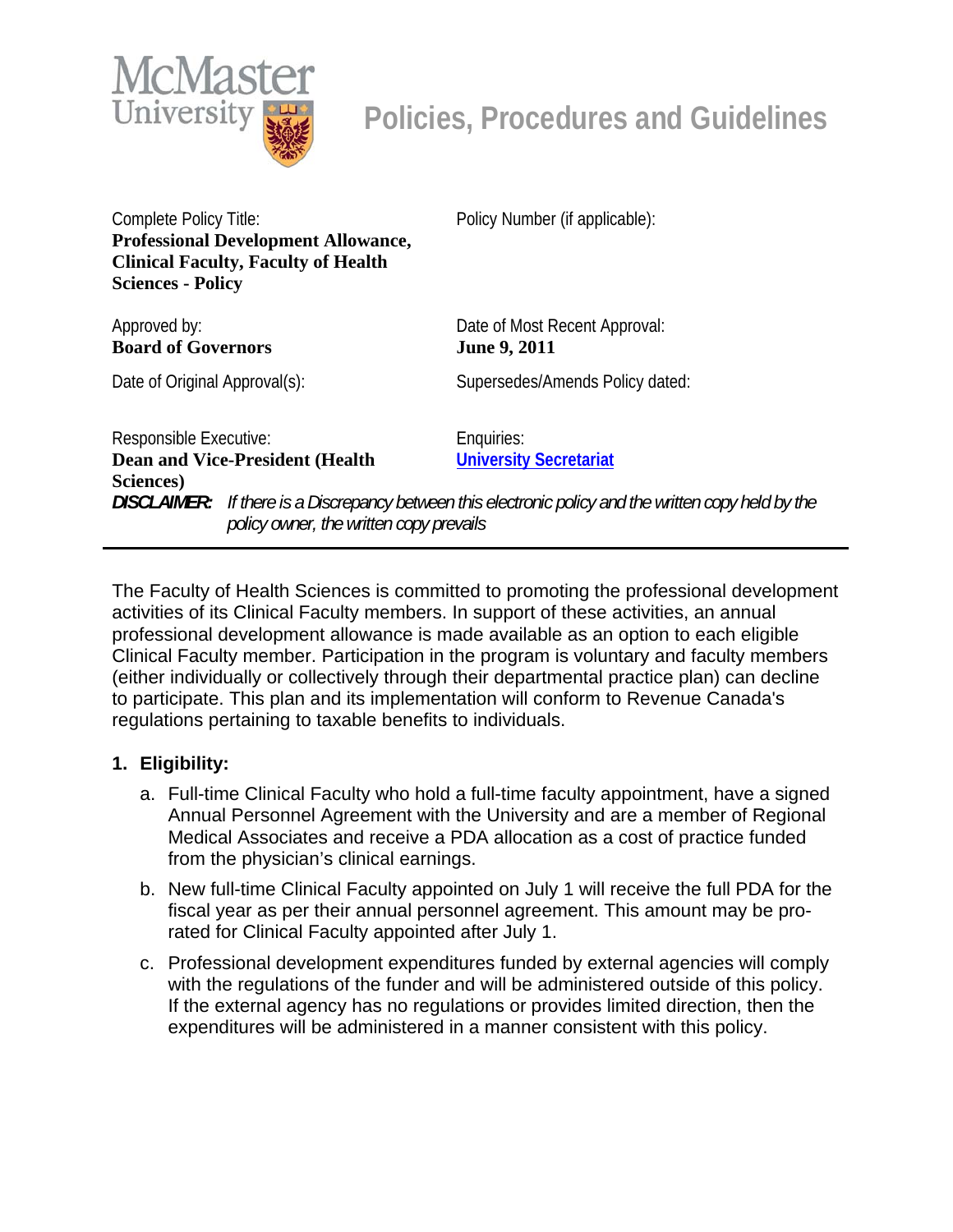## **2. Annual PDA Amount:**

- a. The annual PDA amount for full-time Clinical Faculty is specified by the departmental clinical practice plan and may range up to \$5,000 per year among individuals. The amount is determined annually by the Department Chair and codified in the Annual Personnel Agreement for each Clinical Faculty member.
- **3.** The funds are designated strictly for use by the individual Clinical Faculty member.
- **4.** Expenses covered by this allowance must be related to the Clinical Faculty member's professional development and may include:
	- a. annual or lifetime professional dues and membership fees for learned societies. Professional memberships related to the clinical practice of the Clinical Faculty member are specifically excluded from eligibility. Such expenses as CPSO licensure, CMPA malpractice insurance, OMA dues, paging, parking and other business expenses are covered under the allowed business expense (ABE) package of Regional Medical Associates for full-time Clinical Faculty members and are a personal business expense for part-time Clinical Faculty members;
	- b. manuscripts, subscriptions to professional and/or learned journals and other similar professional publications;
	- c. computer software and supplies used or consumed in the performance of the Clinical Faculty member's duties in teaching and/or research;
	- d. travel including transportation, food and accommodation for the member to attend scholarly conferences, field trips, research visits, or workshops; in accordance with the Travel Policy and Procedures (AP-010);
	- e. hosting meals which include networking as a formal courtesy with guest researchers or other visitors to the University, or cover University related activities that contribute to the achievement of academic objectives. The attendees may include graduate students or lab staff. In order to be eligible under the PDA policy, these expenditures must contribute to the professional development of the Clinical Faculty member either through the provision of a forum to exchange new ideas or further discuss ongoing research activities with students or staff or to provide networking opportunities with off campus partners or stakeholders. In all cases, the reimbursement of this type of expenditure must be accompanied by a description of the specific professional development purpose of the expenditure and a list of attendees;
	- f. expenses incurred in the preparation and completion of scholarly manuscripts, and page or reprint charges;

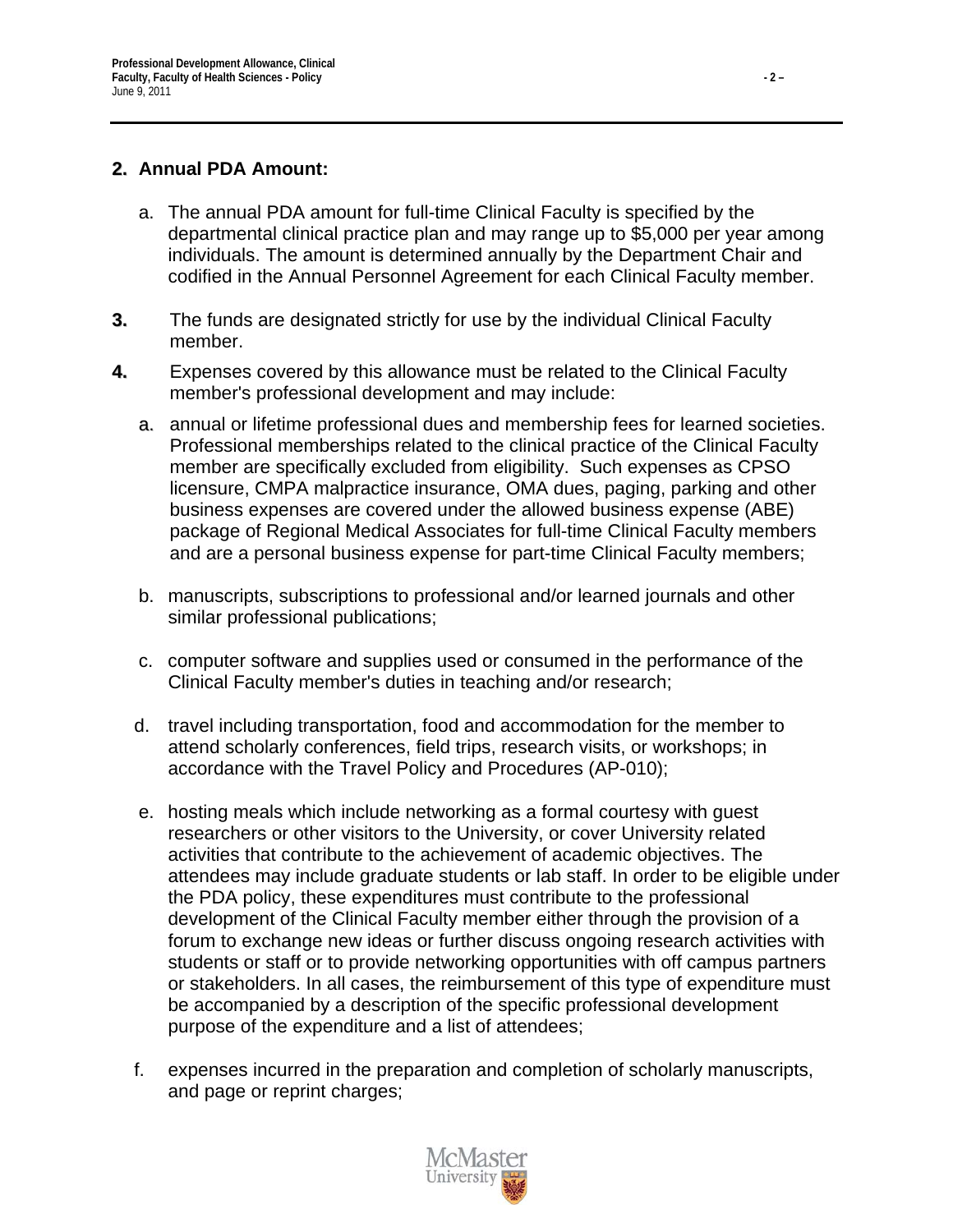g. equipment, including computers used in the performance of the Clinical Faculty member's duties in teaching and/or research.

All goods purchased under this plan are the property of McMaster University but are available for the use of the individual Clinical Faculty member for professional development activities while the Clinical Faculty member is associated with the University. Disposal of such goods at the end of their service life is at the discretion of the department chair.

Ineligible expenses include interest charged on overdue charge accounts and other personal expenses that, under current tax legislation, would be considered a taxable benefit to the individual. These personal expenses include but are not restricted to gifts, personal meals, social club (e.g. University Club) membership fees and personal living expenses.

- **5.** It is the individual Clinical Faculty member's responsibility to ensure that the expenses charged against his/her PDA account are legitimate costs incurred for his/her professional development and are supported by the required documentation.
- **6.** In the event that the Clinical Faculty member is unable to account for the charges to the department chair's satisfaction, the chair, after consultation with the Dean/VP Health Sciences, will refuse payment, or request reimbursement if the claim has already been paid. If such action has previously taken against the Clinical Faculty member in respect of an ineligible claim, and if the chair, after consultation with the Dean/VP Health Sciences, determines that sanctions are appropriate he/she will initiate proceedings under the Code of Conduct for Faculty.
- **7.** The department chair, or the delegate on record, shall determine whether a claimed expense qualifies as an eligible expense as described in section 4 (above). Where there is a disagreement with respect to the eligibility of an expense, the matter shall be referred to the Dean/VP Health Sciences. The decision of the dean shall be final and binding on all parties and there shall be no further appeal.
- **8.** PDA accounts will be adjusted to budget at April 30. If a Clinical Faculty member does not spend all of his/her PDA in a given fiscal year (May 1 to April 30), the unspent balance will be made available to that Clinical Faculty member in the following year. Deficits are not permitted and any deficit which may occur will be a first charge against future PDAs. Any unspent balance of a PDA for a Clinical Faculty member whose position becomes vacant during the year will also revert to the department chair and may be allocated, saved or spent at the discretion of the department chair. The department chair may use the funds for teaching and/or research in the Faculty of Health Sciences.
- **9.** Over-expenditure is not permitted. Any over-expenditure incurred by a Clinical Faculty member who subsequently leaves the University must be recovered directly